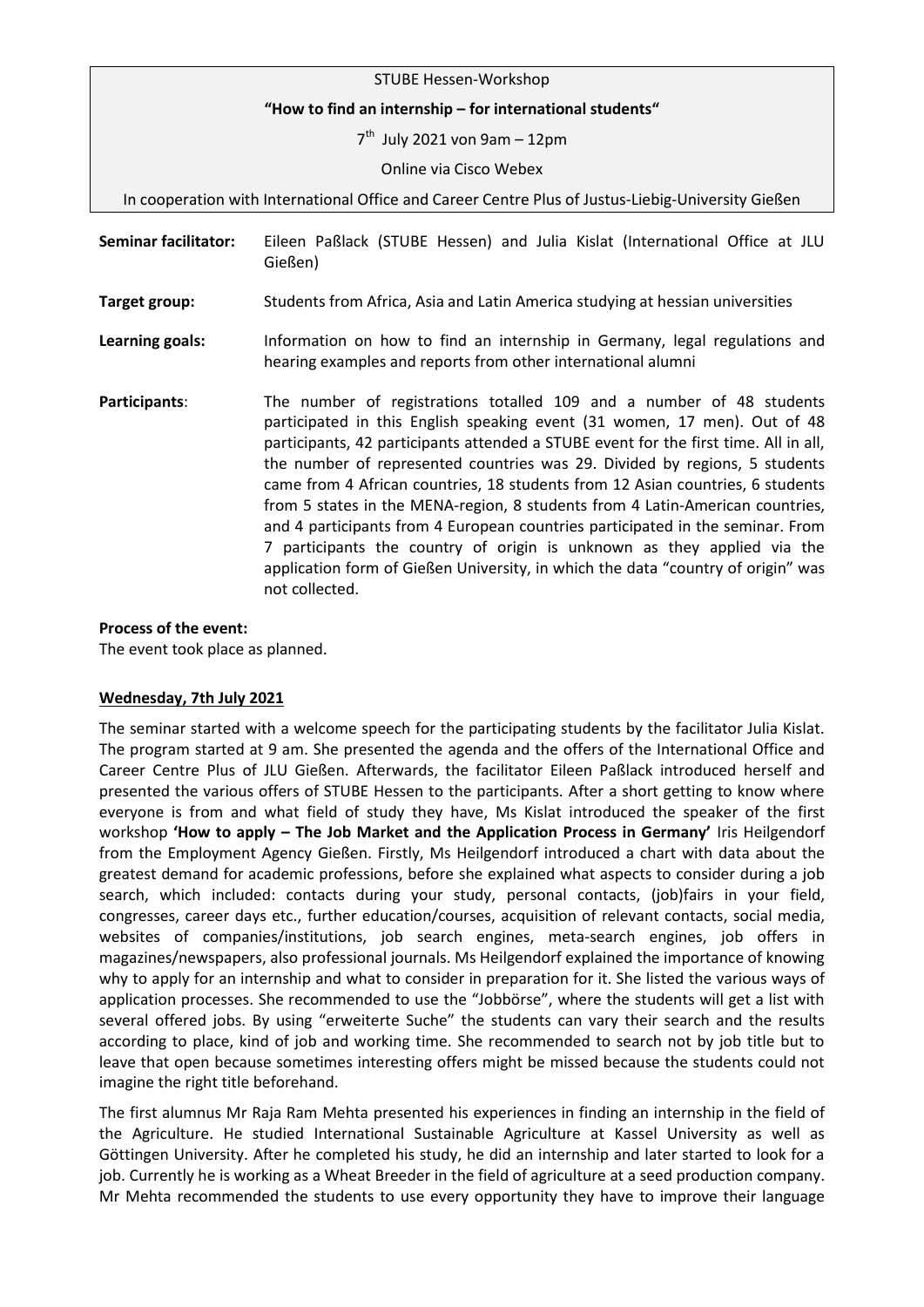skills during their studies, especially German and English language, as they play a vital role in the job sector in Germany. There are many language-courses free of charge for students at their universities.

From Mr Mehta's perspective, sending the application is the most important step, even there might be mistakes at the beginning of the process. It might take courage but without making mistakes no one can learn something new. It is also important to read the job description to find out what exactly the company is looking for. In this regard, Mr Mehta highly recommended to describe on the cover letter what the company wants, not what the candidates have. Keeping the cover letter brief, relevant and precise also plays a significant role, as a good first impression is quite important for the candidate. If the candidate's educational background and skills matched with the job description, the candidates have a better chance to get the job. Mr Mehta also recommended mentioning the strengths and weaknesses, only if it is possible to overcome the weaknesses within a short period. Finally, he reminded the students to stay courageous, as he also faced several rejections during his job search and the students should not be disappointed and never give up their job hunt.

The second alumnus Ms Liliya Nankova studied at TU Darmstadt. She did her masters in Anglistics and Economics. Currently she is working at the Bank of America. She did a short internship at good growth Institute during her study. She also worked at Sanofi both as part-time and full-time working student. Besides, she taught Maths and English at a school while she was a student at the university. From her perspective, her experience from Sanofi was more helpful for her to get the current job rather than her internship. Ms Nankova advised to advertise their skills and strength on the cover letter, but it should be relevant to the job description. Adding extra-curriculum and social activities as well as interest and hobbies in the CV is another important point, which most of the international students tend to underrate. Ms Nankova gave some tips for a job interview, such as: to read the job description and research about the acronym as well as about the company, dress up well to impress the interviewer, but not overdressed. While working on a company, it is important to show passion, willingness to learn, cooperativeness and try the best to make a good impression to the employer. To Ms Nankova, language is indeed a barrier, but it is possible to overcome and improve the language skill. She mentioned two important questions from the perspective of an employer:

- Does the candidate have the right skillset and experience? If not, are they willing to learn?
- Is the candidate going to be a good fit in the team?

In the final talk Ms Gabriele Lieser from the Foreigners Authority Giessen presented the legal regulations for doing an internship alongside the studies but also for the job entry after graduation. The temporary residence permit entitles the holder to take up a student job. This does not apply in the first of residence during a stay for the purpose of preparatory measures for a course of study, except during holidays. Foreigners are granted a temporary residence permit for up to 18 months, if they successfully completed a course of study in the federal territory. Ms Lieser also presented the legal regulations for international students for working in Germany alongside their studies. Many students in Germany have jobs in their spare time. Some of them are research assistants (wissenschaftliche Hilfskraft – Hiwi) in universities, research institutes or libraries, for example, whilst others work as waiters or babysitters. Like German students, those who come from EU/EEA countries are allowed to work for up to 20 hours a week during semesters. There is no limit to what they can earn during semester breaks. Anyone from a country outside the EU can work 120 full days or 240 half-days without the consent of the Federal Employment Agency (BA). In case international students are working as academic or student assistants and as long as their studies are not impaired by it, this work can be carried out for an unlimited period of time. The Foreigners Authority must still be informed if the students wish to work as an academic or student assistant.

In case of obligatory internships stipulated in the study and examination regulations as a mandatory component of a course of studies, there are no particularities of residence law to be taken into account, i.e. an obligatory internship will always be permitted to international students. The occupation involved in an obligatory internship will also not be credited to the 120 days of permitted occupation. But voluntary internships in terms of residence law are assessed as normal employment circumstances and are usually possible only in the context of the 120-day rule for work permit-free secondary activities